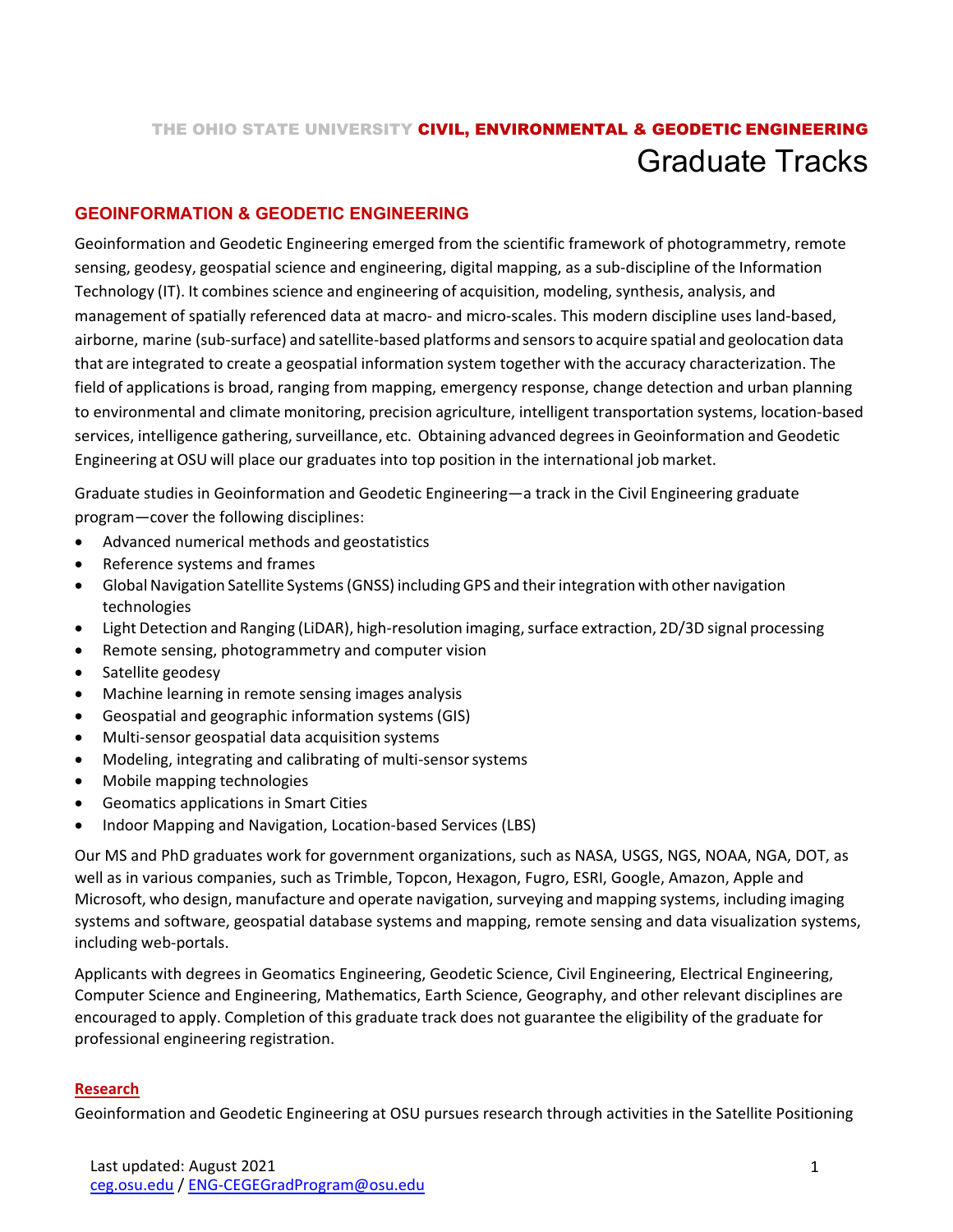and Inertial Navigation Laboratory (SPIN: [http://spinlab.osu.edu\)](http://spinlab.osu.edu/), Photogrammetric Computer Vision Laboratory (PCVLab: [http://pcvlab.engineering.osu.edu\)](http://pcvlab.engineering.osu.edu/), and Geospatial Data Analytics Laboratory (GDA: [http://u.osu.edu/qin.324/\)](http://u.osu.edu/qin.324/).

At SPIN Lab, Profs. Grejner-Brzezinska and Toth and their research team study the state-of-the-art in localization and navigation with GPS and, generally, the Global Navigation Satellite System (GNSS) and their integration with other sensors; personal navigation indoor and outdoor, cooperative navigation for autonomous navigation and collision avoidance, safety and security, modern sensor integration and data fusion, LiDAR, airborne surveying, remote sensing, surface modeling and feature extraction, and other emerging areas, such as hyperspectral imaging, sensor networks, mobile mapping, and Unmanned Airborne Systems (UAS). SPIN Lab is one of the leaders of the Consortium of Ohio Universities on Navigation and Timekeeping (COUNT) [http://www.countohio.org/.](http://www.countohio.org/) COUNT expands the expertise and further training of undergraduate and graduate

students as well as employees of the US-based navigation industry and offers annual workshops and short courses providing system-level training of navigation professionals, to share their latest research findings, and to offer early industry exposure to graduating students.

At PCVLab, Prof. Yilmaz and his research group study large scale 3D recovery, 3D Human Action Analysis, Indoor and outdoor navigation, and data visualization for mobile platforms, i.e. smartphones and tablets, 3D object localization and tracking, and 3D scene understanding and object recognition problems. The group considers visual and non-visual sensors and their integration to find solutions to these stated problems using supervised and non- supervised machine learning techniques; and the visualization is governed by augmented and mixed reality using mobile platforms and specialized goggles, such as Microsoft HoloLens and Google Glass.

At GDA Lab, Prof. Qin and his research group study machine learning problems and fundamental geometryspectrum processing and analysis of remote sensing data, as well as their integration with the Geographic Information System (GIS). Their research deals with data from different satellite, airborne (UAS, airplane) and terrestrial plat- forms. These data include moderate and high-resolution panchromatic, multispectral, hyperspectral, thermal infrared images with single-view and multi-view, LiDAR and SAR (Synthetic Aperture Radar) data. The group grounds their research on developing innovative imaging data analysis algorithms in solving fundamental and applied problems in geospatial science and engineering, including photogrammetry based high precision mapping, remote sensing image classification, vision-based localization, 3D building modeling, change detection, object retrieval, and spatial-temporal modeling of geospatial data, with applications to digital smart cities, earthquake damage assessment, coastal monitoring, forest monitoring, precision agriculture, landslide detection, planetary mapping.

Prof. Wang's research interests are in studies of Earth and space observations, and interpretation of remote sensing data. He specializes in the analysis and application of various geodetic measurement systems, including high-precision static and kinematic positioning using Global Navigation Satellite System (GNSS), satellite and airborne gravimetry (e.g. Gravity Recovery And Climate Experiment), satellite altimetry and Interferometric synthetic aperture radar (InSAR). His current research focuses on the integration of multiple types of geodetic measurements andmodelsto understand a variety of geophysical/geodetic processes including crustal deformation of global and regional scales, terrestrial water storage variation, glacier and ice-sheets kinematics, sea level change, earthquake deformation and infrastructure deformation monitoring. He also develops new algorithms aimed at assessing and improving the accuracy of the measurements from GNSS and satellite gravimetry.

### **Facilities**

The department houses several IT facilities, campus wide sensors networks, and various test vehicles available for advanced studies in Geoinformation and Geodetic Engineering. The SPIN Lab is located at 225 Bolz Hall with conference, study and work areas. The laboratory hosts GPS/GNSS hardware, GPS/inertial integrated navigation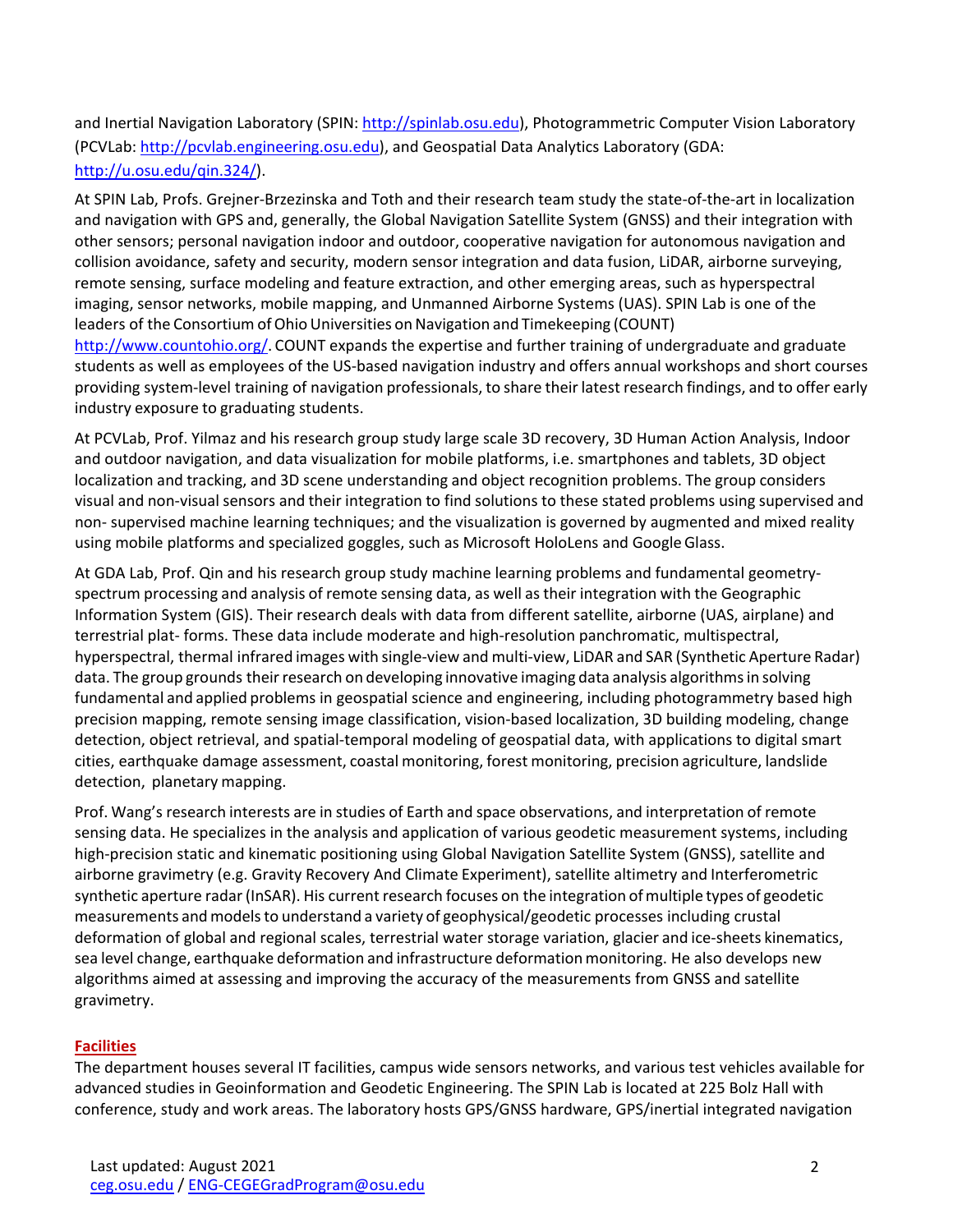systems, indoor RF-based and image-based navigation systems, numerous imaging sensors, UAS, vehicle and pushcart-based mobile mapping systems, etc. The PCVLab is located at 233 Bolz Hall with a 2,000 square feet research space divided into sensor calibration, meeting, study and presentation rooms. The laboratory houses several imaging sensors, depth cameras, IMUs, mobile computing platforms, state of workstations connected to OSU computing resources. PCVLab has multiple UAV and UGV platforms with imaging capabilities. The GDA lab is located at 417 Bolz Hall with space for meeting, research, and work. It hosts a stereo measurement workstation for high precision measurement and various high-end computers. GDA Lab has its in- house developed highperformance satellite/aerial photogrammetric processing software systems capable of computing city scale ground topography.

The research laboratories have access to the Ohio Supercomputing Center (OSC) which is equipped with a 16 processor Cray SV1 with a central memory of 25 Gbtyes, a 128-processor Cray T3E with 300 MHz Alpha processors, a Cray T94 with 4-processors, and a 12-processor Cray J-90 support a mass storage system. The SV1 supercomputer has a peak performance of approximately 19.2 Gflops.

The department houses software for image processing (ERDAS Imagine, PCI Geomatics, ENVI, ER Mapper, IDL), geographic information systems (ESRI ArcGIS), and GPS data processing (Trimble and Leica Geomatics Office) and maintainsspecialized computational facilities underthe auspices of the College of Engineering Region 1. The physical facility consists of three labs with over 135 PCs and multiple printers. Students have 24-hour, 7 days-a-week keycard access. Some are available on a walk-in basis; others provide studio settings for advanced users. At least 50 software packages are available, including the Microsoft Office suite, AutoCAD, various GIS and image processing packages. The university also provides and environment that gives students access to a variety of computer resources on campus, in Ohio, and online.

### **Faculty**

**Dorota Grejner-Brzezinska**, Professor, PhD, The Ohio State University (positioning and navigation with GPS and multi-sensor systems, integrated systems for assured navigation, personal and indoor navigation, advanced numerical methods, mobile mapping) Email: [dbrzezinska@osu.edu](mailto:dbrzezinska@osu.edu)

**Rongjun Qin**, Associate Professor, PhD, ETH Zurich, Switzerland (photogrammetry, 3D computer vision, remote sensing, machine learning, data analytics, smart city and urban sustainability) Email: [qin.324@osu.edu](mailto:qin.324@osu.edu)

**Charles Toth,** Research Professor, PhD, Technical University of Budapest (photogrammetry, LiDAR, sensor integration, indoor navigation and mapping systems, mobile mapping) E-mail: [toth.2@osu.edu](mailto:toth.2@osu.edu)

**Lei Wang,** Assistant Professor, PhD, The Ohio State University (geodesy, high-precision GNSS for static and kinematic positioning, satellite gravimetry, data analytics, data integration for spatiotemporal modeling, earthquake modeling) E-mail: [wang.1115@osu.edu](mailto:wang.1115@osu.edu)

**Alper Yilmaz**, Professor, PhD, University of Central Florida (image understanding, augmented reality, artificial intelligence, photogrammetry, computer vision) Email: vilmaz.15@osu.edu

#### **Academic Program**

**Master of Science (MS) Program**. Two types of MS options are offered: thesis and non-thesis. The thesis option requires 30 graduate credit hours, including 6 credit hours for research and thesis. The non-thesis option requires 33 graduate credit hours. A minimum of 6 credit hours of coursework to develop in-depth knowledge in Geoinformation and Geodetic Engineering is to be selected from the current Graduate Committee-approved Table A listing. A minimum of 6 credit hours of coursework to develop breadth in Geoinformation and Geodetic Engineering is to be selected from Table B. At least 3 credit hours of mathematics are also required.

**Doctoral Degree (PhD) Program**. The PhD degree requires 80 graduate credit hours, including 30 credit hours for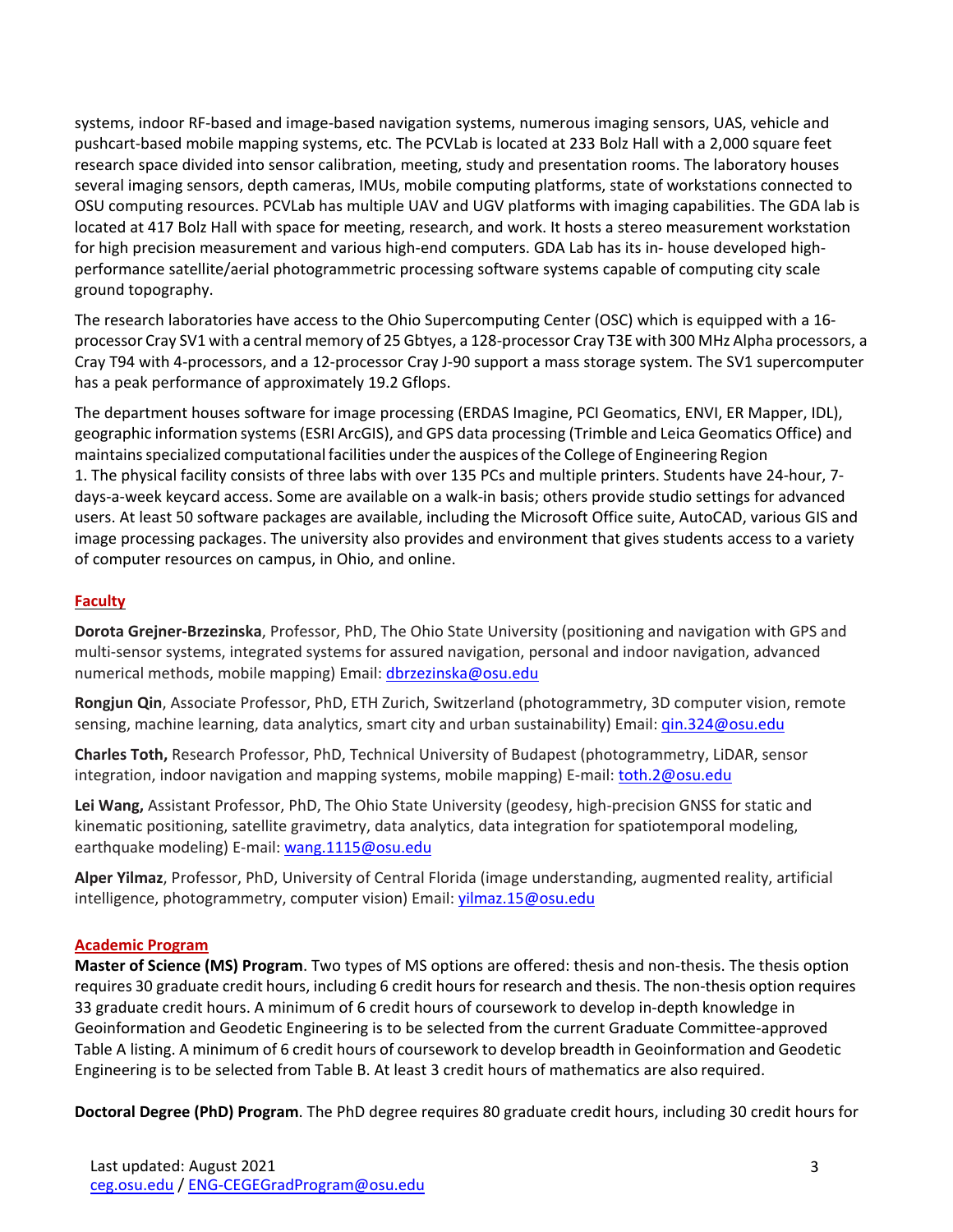research and dissertation. A minimum of 12 credit hours of Geoinformation and Geodetic Engineering coursework (Table A) is required. An additional 8 credit hours of courses from Table B are alsorequired. Please see the Civil Engineering Graduate Studies Program Handbook for more information.

## **Course Offerings**

The Geoinformation and Geodetic Engineering graduate track offers two focuses: 1) Navigation, and 2) Photogrammetric Computer Vision.

Both focuses require the following core courses: CIVILEN 5441 Introduction to GPS: theory and applications; CIVI-LEN 6451: Introduction to photogrammetry, CIVILEN 5461 Geospatial Numerical Analysis.

The Navigation option requiresthe following courses: GEODSCI 5652 Adjustment Computations and GEOSCIM 5660 Geometric Reference Systems. The courses suggested for this focus are: CIVILEN 8443 Advanced topics in GPS, GEOSCIM 7745 Inertial Navigation/Positioning Analysis, GEOSCIM 7763 Advanced AdjustmentComputations.

The Photogrammetric Computer Vision option requires CE 8454 Videogrammetry, CSE 5523 Machine Learning and Statistical Pattern Recognition, CSE 5524 Computer Vision for Human-Computer Interaction, GE- ODSCI 5652 Adjustment Computations. The courses suggested for this focus are: GEODSCI 7745: Inertial Navigation/Positioning Analysis, STAT 6450: Applied Regression Analysis, STAT 6540: Applied Stochastic Processes, STAT 6570: Applied Bayesian Analysis, ECE 7866: Computer Vision and Multisensor Integration.

The required credit hour balance should be selected from the tables A and B below; other supplemental courses are also offered in Electrical and Computer Engineering, Computer Science and Engineering, Environment and Natural Resources, Geodetic Science, Geography, Mathematics and Statistics and can be accepted in lieu of the Table A and B courses upon the approval from the academic adviser and the Graduate studies Committee.

| <b>TABLE A</b>          | Title                                                      | <b>Credits</b> |
|-------------------------|------------------------------------------------------------|----------------|
| <b>CIVILEN 5001</b>     | Introduction to Geographic Information Systems             |                |
| CIVILEN 5420            | <b>Remote Sensing of Environment</b>                       |                |
| <b>CIVILEN 5421</b>     | Spatial Analysis Techniques for Civil Engineering          |                |
| <b>CIVILEN 5441</b>     | Introduction to GPS: theory and applications               |                |
| <b>CIVILEN 5461</b>     | <b>Geospatial Numerical Analysis</b>                       | 4              |
| <b>CIVILEN 6431</b>     | <b>GIS and Cartographic Engineering</b>                    | 4              |
| <b>CIVILEN 6435</b>     | Global Navigation Satellite Systems (GNSS) Data Processing | З              |
| <b>CIVILEN 6451</b>     | Introduction to photogrammetry                             |                |
| CIVILEN <sub>7421</sub> | Advanced Remote Sensing and Machine Learning               |                |
| <b>CIVILEN 7432</b>     | Advanced spatial data structures and databases             | 4              |
| <b>CIVILEN 7433</b>     | <b>GIS Analysis and projects</b>                           |                |
| <b>CIVILEN 7442</b>     | Fundamentals of GPS and Reference Systems                  |                |
| <b>CIVILEN 7452</b>     | Spatial Geometry and Spectral Analysis                     |                |
| CIVILEN <sub>7453</sub> | Photogrammetric computer vision                            | З              |
| CIVILEN <sub>7461</sub> | Advanced geospatial numerical analysis                     |                |
| CIVILEN 8420            | Radiometric measurements and modeling                      |                |
| <b>CIVILEN 8421</b>     | Integrating Remote Sensing with Engineering Databases      |                |
| <b>CIVILEN 8434</b>     | Advanced planetary mapping and exploration                 |                |
| <b>CIVILEN 8443</b>     | <b>Advanced topics in GPS</b>                              |                |
| <b>CIVILEN 8454</b>     | Videogrammetry                                             |                |